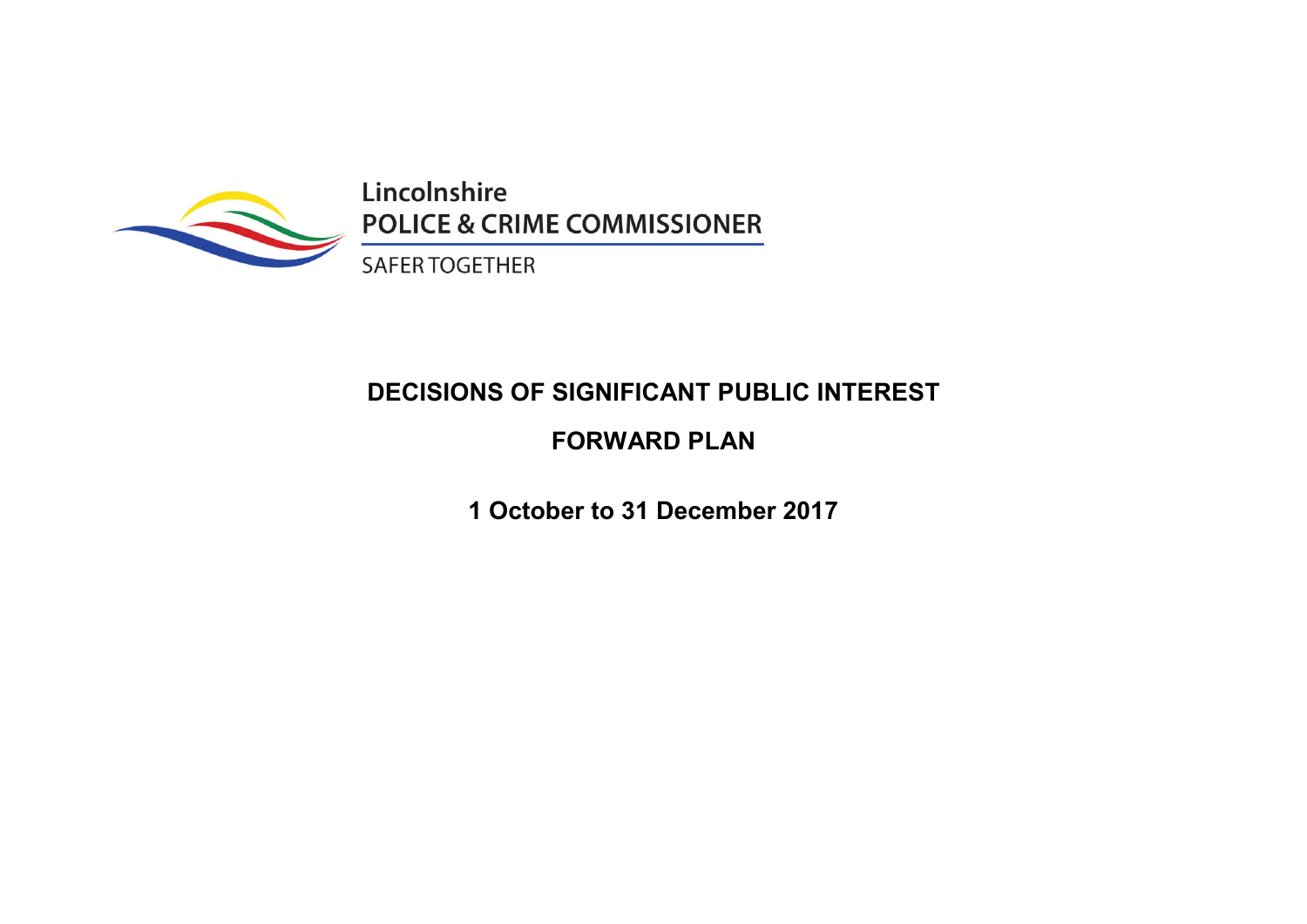### **THE POLICE AND CRIME COMMISSIONER FOR LINCOLNSHIRE**

### **FORWARD PLAN OF DECISIONS**

#### Explanatory Note

Contained within this Forward Plan are all the strategic decisions it is expected the Police and Crime Commissioner for Lincolnshire will take in the following 3 months. This Plan begins on 1 October 2017. It will be updated monthly and will be available 5 days before the beginning of each month. The Forward Plan and previous versions of the Plan are published on the Commissioner's website: http://www.lincolnshire-pcc.gov.uk/Transparency/Decision-Making.aspx

The Forward Plan gives the public the opportunity to know what decisions are due to be taken and to comment if they so wish.

The document shows:

- $\bullet$  the decision(s) to be taken
- the date on which the decision will be taken
- contact officer details

Signed copies of Decision Reports are published on the Commissioners website within 24 hours for public inspection: http://www.lincolnshire-pcc.gov.uk/Transparency/Register-of-Decisions.aspx Whilst the principle of openness and transparency will be uppermost, the Commissioner will be obliged to keep certain sensitive information confidential. Such material will be classified using protective markings defined under the Government Security Classification Scheme (GSCS).

Examples include information the disclosure of which may:

- cause damage, harm or financial impact
- prejudice the prevention or detection of crime, the apprehension of offenders or administration of justice
- jeopardise the safety of someone
- be prohibited by any enactment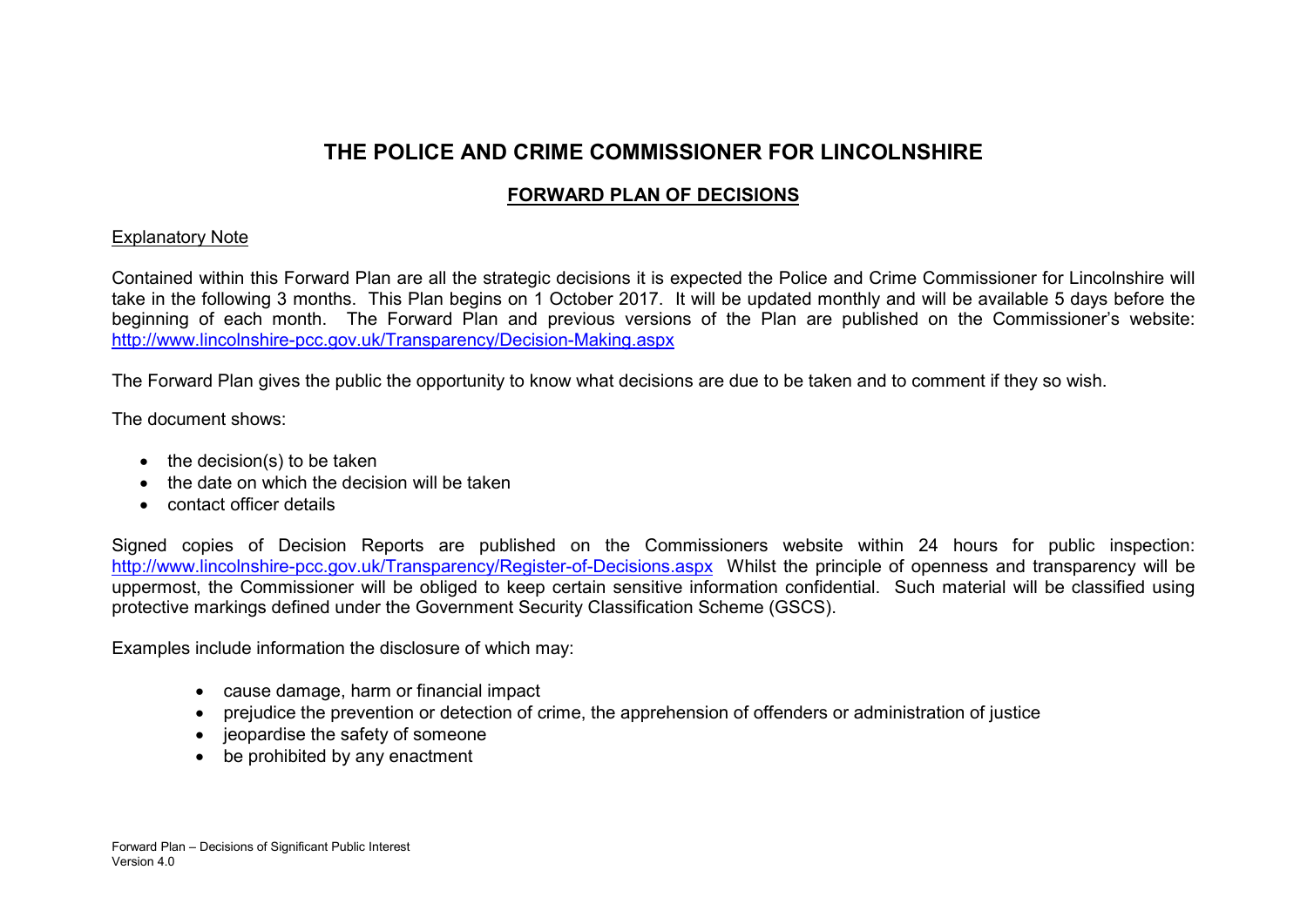Decisions cannot always be identified in advance; in exceptional circumstances the Commissioner may take decisions that are not in the Forward Plan but cannot wait for the next issue of the Plan, provided appropriate procedures are followed.

The Police and Crime Panel for Lincolnshire, as part of its oversight role of the Commissioner, will have the ability to review decisions made by the Commissioner.

If you are unable to view the documents or have any queries with regard to the Forward Plan or its contents please contact:

John King Corporate Administration Officer Office of the Police and Crime Commissioner for Lincolnshire

Telephone 01522 947227

Email john.king@lincs.pnn.police.uk